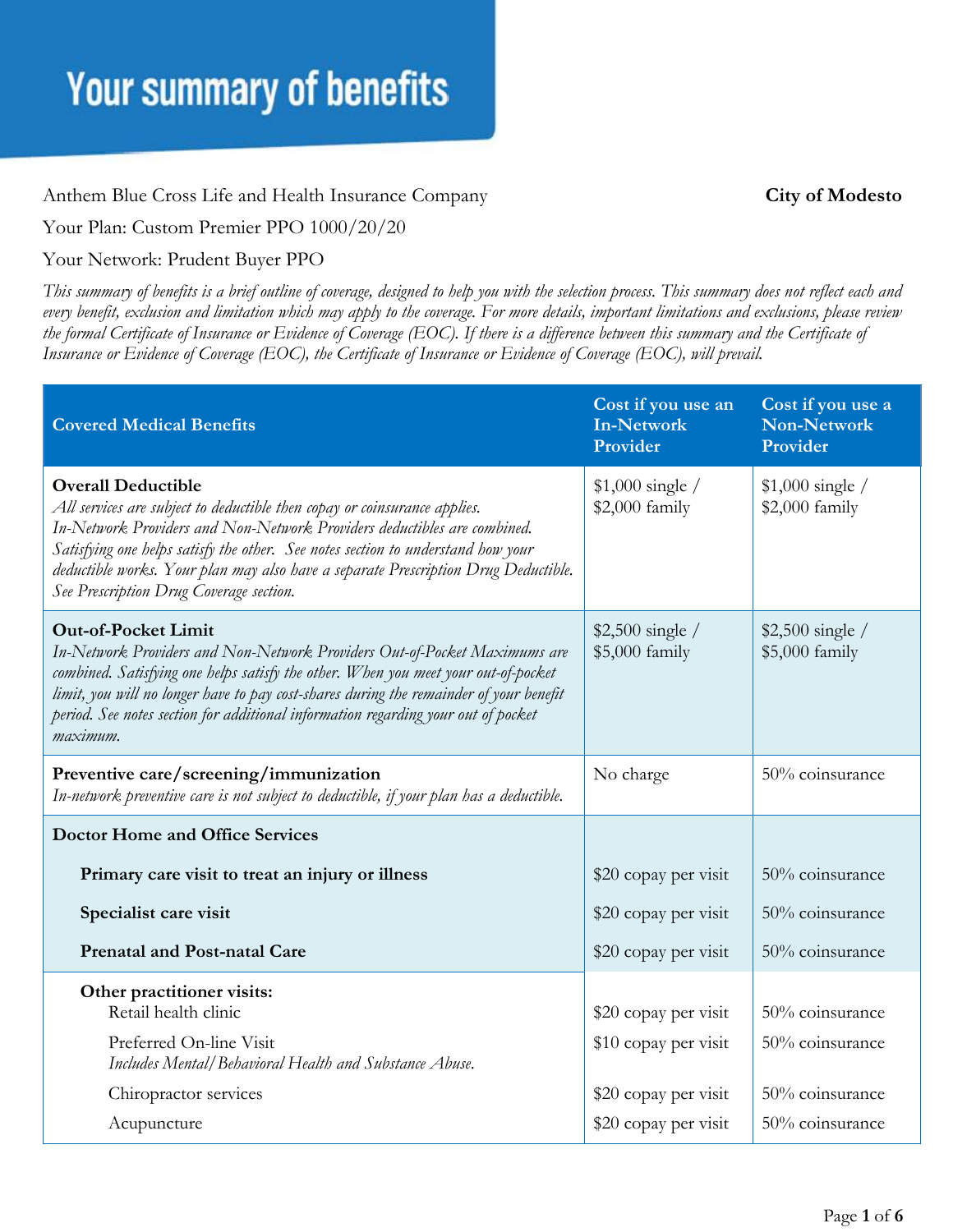| <b>Covered Medical Benefits</b>                                                                                                                                 | Cost if you use an<br>In-Network<br>Provider | Cost if you use a<br>Non-Network<br>Provider |
|-----------------------------------------------------------------------------------------------------------------------------------------------------------------|----------------------------------------------|----------------------------------------------|
| Other services in an office:<br>Allergy testing                                                                                                                 | \$20 copay per visit                         | 50% coinsurance                              |
| Chemo/radiation therapy                                                                                                                                         | \$20 copay per visit                         | 50% coinsurance                              |
| Hemodialysis                                                                                                                                                    | \$20 copay per visit                         | 50% coinsurance                              |
| Prescription drugs<br>For the drugs itself dispensed in the office thru infusion/injection.                                                                     | \$20 copay per drug                          | 50% coinsurance                              |
| <b>Diagnostic Services</b>                                                                                                                                      |                                              |                                              |
| Lab:                                                                                                                                                            |                                              |                                              |
| Office                                                                                                                                                          | \$20 copay per visit                         | 50% coinsurance                              |
| Freestanding Lab                                                                                                                                                | \$20 copay per visit                         | 50% coinsurance                              |
| Outpatient Hospital<br>Coverage for Out-of-Network Provider is limited to \$350 maximum per day.                                                                | \$20 copay per visit                         | 50% coinsurance                              |
| X-ray:                                                                                                                                                          |                                              |                                              |
| Office                                                                                                                                                          | \$20 copay per visit                         | 50% coinsurance                              |
| Freestanding Radiology Center                                                                                                                                   | \$20 copay per visit                         | 50% coinsurance                              |
| <b>Outpatient Hospital</b><br>Coverage for Out-of-Network Provider is limited to \$350 maximum per day.                                                         | \$20 copay per visit                         | 50% coinsurance                              |
| Advanced diagnostic imaging (for example, MRI/PET/CAT scans):                                                                                                   |                                              |                                              |
| Office<br>Coverage for Out-of-Network Provider is limited to \$800 maximum per test.                                                                            | \$20 copay per visit                         | 50% coinsurance                              |
| Freestanding Radiology Center<br>Coverage for Out-of-Network Provider is limited to \$800 maximum per test.                                                     | \$20 copay per visit                         | 50% coinsurance                              |
| Outpatient Hospital<br>Coverage for Out-of-Network Provider is limited to \$800 maximum per test.                                                               | \$20 copay per visit                         | 50% coinsurance                              |
| <b>Emergency and Urgent Care</b>                                                                                                                                |                                              |                                              |
| <b>Emergency room facility services</b><br>This is for the hospital/facility charge only. The ER physician charge may be<br>separate. Copay waived if admitted. | \$150 copay per visit                        | Covered as In-Network                        |
| Emergency room doctor and other services                                                                                                                        | \$20 copay per visit                         | Covered as In-Network                        |
| Ambulance (air and ground)                                                                                                                                      | \$20 copay per trip                          | Covered as In-Network                        |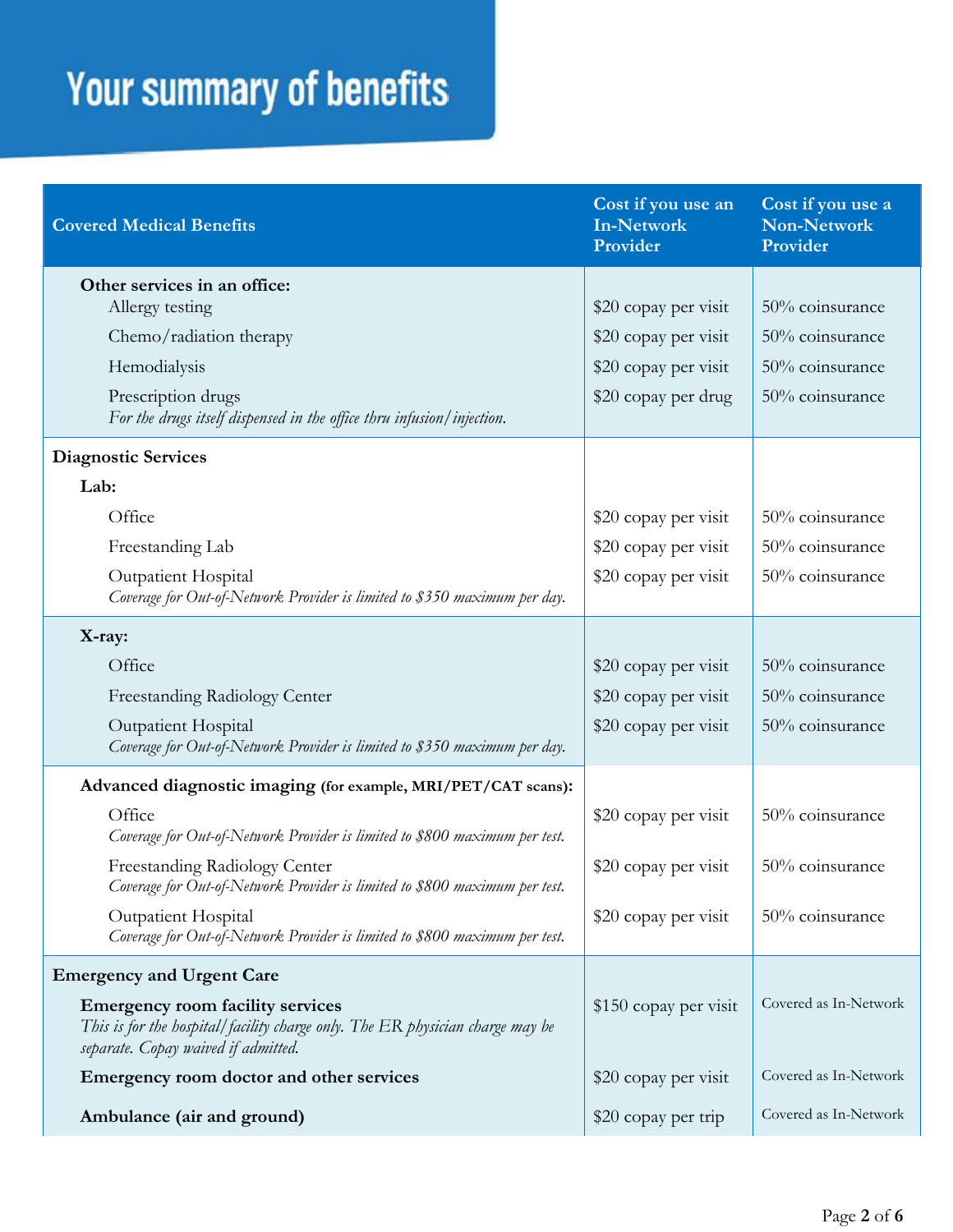| <b>Covered Medical Benefits</b>                                                                                                                                          | Cost if you use an<br>In-Network<br>Provider | Cost if you use a<br><b>Non-Network</b><br>Provider |
|--------------------------------------------------------------------------------------------------------------------------------------------------------------------------|----------------------------------------------|-----------------------------------------------------|
| <b>Urgent Care (office setting)</b>                                                                                                                                      | \$20 copay per visit                         | 50% coinsurance                                     |
| <b>Outpatient Mental/Behavioral Health and Substance Abuse</b>                                                                                                           |                                              |                                                     |
| Doctor office visit                                                                                                                                                      | \$20 copay per visit                         | 50% coinsurance                                     |
| Facility visit:                                                                                                                                                          |                                              |                                                     |
| Facility fees<br>Coverage for Out-of-Network Provider is limited to \$350 maximum per day.                                                                               | \$20 copay per visit                         | 50% coinsurance                                     |
| <b>Outpatient Surgery</b>                                                                                                                                                |                                              |                                                     |
| <b>Facility fees:</b>                                                                                                                                                    |                                              |                                                     |
| Hospital<br>Coverage for Out-of-Network Provider is limited to \$350 maximum per day.                                                                                    | \$20 copay per visit                         | 50% coinsurance                                     |
| <b>Freestanding Surgical Center</b><br>Coverage for Out-of-Network Provider is limited to \$350 maximum per day.                                                         | \$20 copay per visit                         | 50% coinsurance                                     |
| Doctor and other services                                                                                                                                                | \$20 copay per visit                         | 50% coinsurance                                     |
| Hospital Stay (all inpatient stays including maternity, mental /<br>behavioral health, and substance abuse)                                                              |                                              |                                                     |
| Facility fees (for example, room & board)<br>Coverage for Out-of-Network Provider is limited to \$600 maximum per day for<br>non-emergency admission.                    | \$20 copay per visit                         | 50% coinsurance                                     |
| Doctor and other services                                                                                                                                                | No charge                                    | 50% coinsurance                                     |
| Recovery & Rehabilitation<br>Home health care<br>Coverage for In-Network Provider and Non-Network Provider combined is<br>limited to 100 visit limit per benefit period. | \$20 copay per visit                         | 50% coinsurance                                     |
| <b>Rehabilitation and Habilitation services</b><br>(for example, physical/speech/occupational therapy):                                                                  |                                              |                                                     |
| Office<br>Costs may vary by site of service. Deductible does not apply to In-Network<br>providers.                                                                       | \$20 copay per visit                         | 50% coinsurance                                     |
| Outpatient hospital<br>Coverage for Out-of-Network Provider is limited to \$350 maximum per day.                                                                         | \$20 copay per visit                         | 50% coinsurance                                     |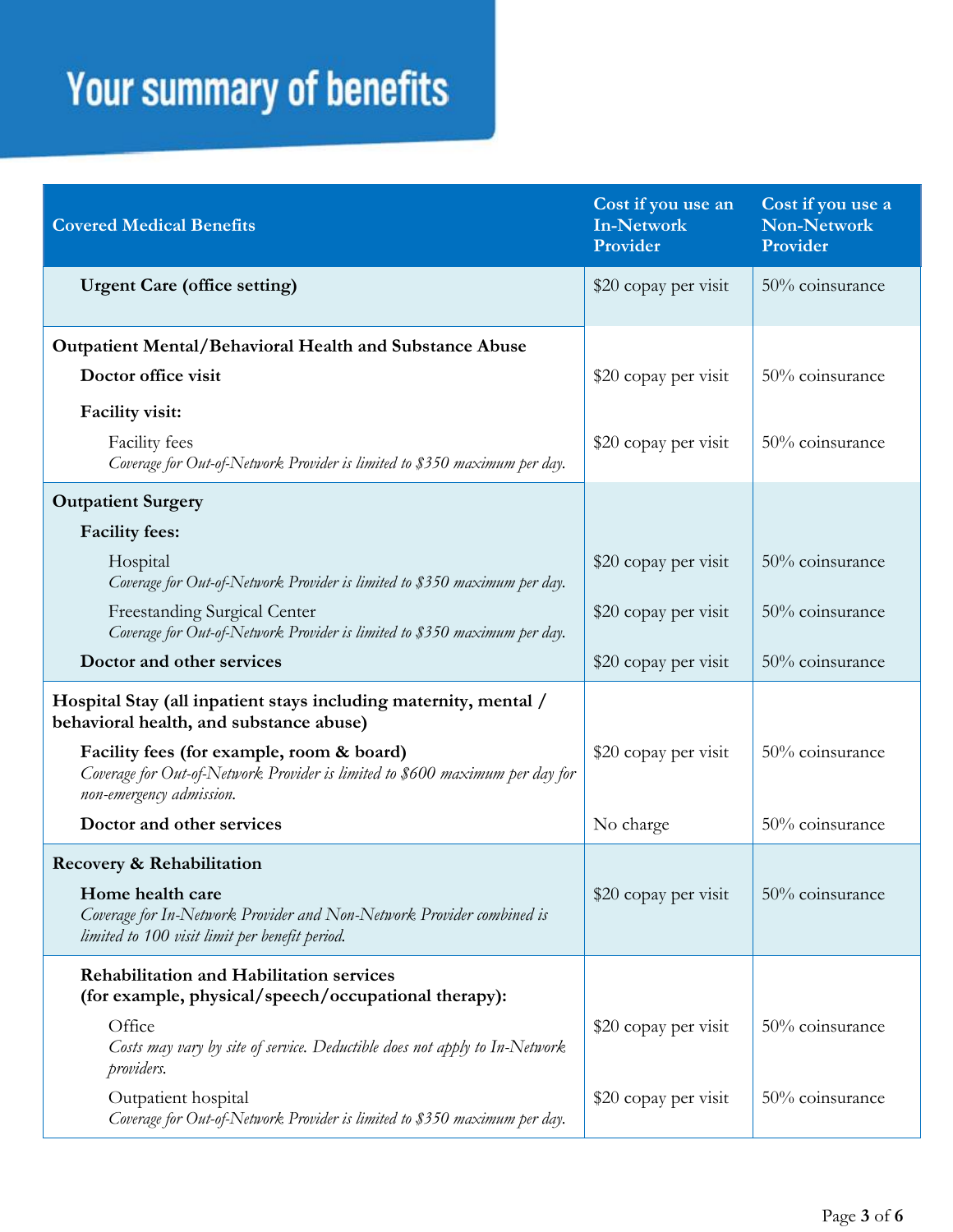| <b>Covered Medical Benefits</b>                                                                                                                               | Cost if you use an<br>In-Network<br>Provider | Cost if you use a<br>Non-Network<br>Provider |
|---------------------------------------------------------------------------------------------------------------------------------------------------------------|----------------------------------------------|----------------------------------------------|
| Cardiac rehabilitation                                                                                                                                        |                                              |                                              |
| Office                                                                                                                                                        | \$20 copay per visit                         | $50\%$ coinsurance                           |
| Outpatient hospital<br>Coverage for Out-of-Network Provider is limited to \$350 maximum per day.                                                              | \$20 copay per visit                         | $50\%$ coinsurance                           |
| Skilled nursing care (in a facility)<br>Coverage for In-Network Provider and Non-Network Provider combined is limited<br>to 100 day limit per benefit period. | 20% coinsurance                              | 50% coinsurance                              |
| Hospice                                                                                                                                                       | $20\%$ coinsurance                           | 50% coinsurance                              |
| <b>Durable Medical Equipment</b>                                                                                                                              | \$20 copay                                   | 50% coinsurance                              |
| <b>Prosthetic Devices</b>                                                                                                                                     | $$20$ copay                                  | $50\%$ coinsurance                           |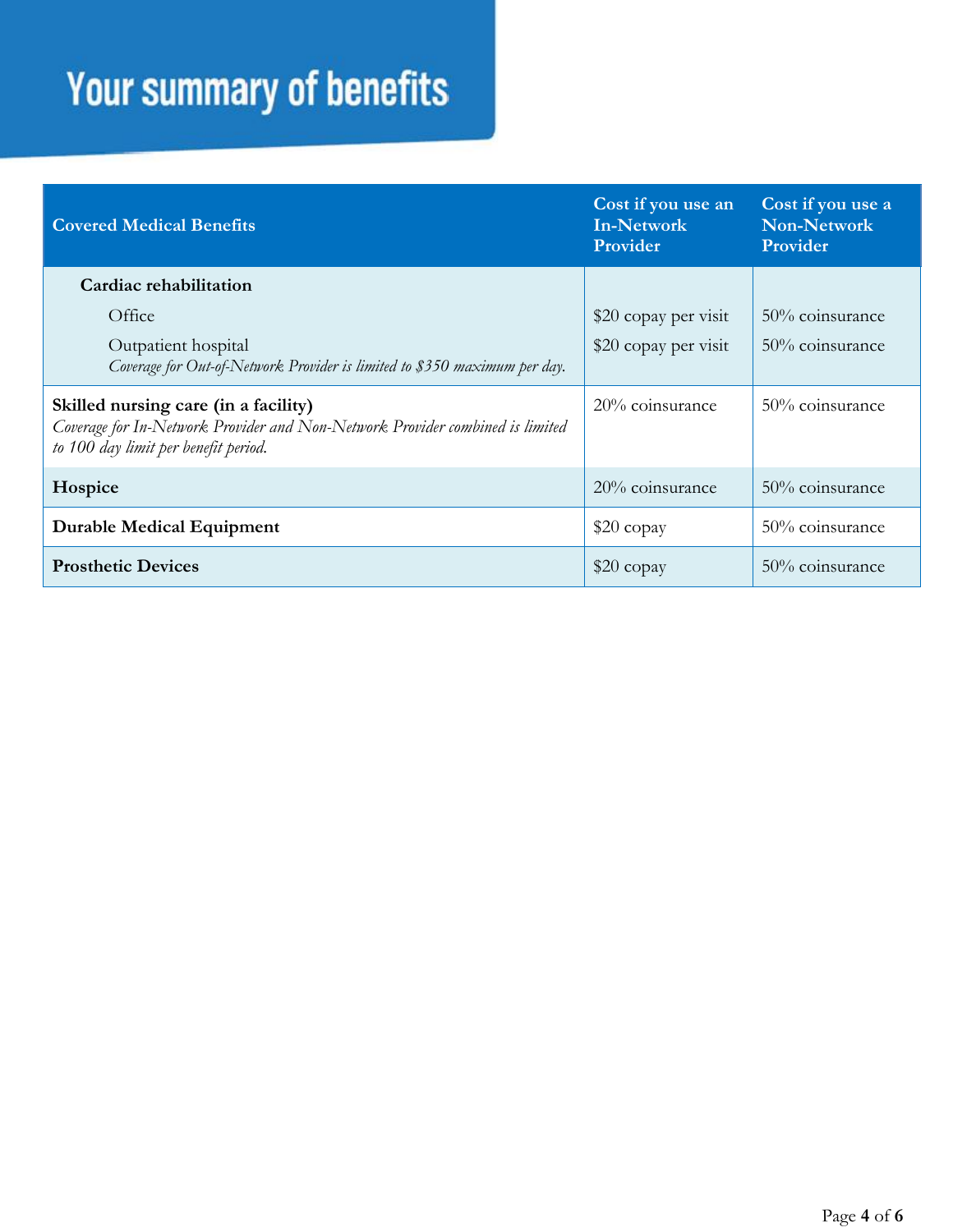**Notes:** 

- This Summary of Benefits has been updated to comply with federal and state requirements, including applicable provisions of the recently enacted federal health care reform laws. As we receive additional guidance and clarification on the new health care reform laws from the U.S. Department of Health and Human Services, Department of Labor and Internal Revenue Service, we may be required to make additional changes to this Summary of Benefits. This Summary of Benefits, as updated, is subject to the approval of the California Department of Insurance and the California Department of Managed Health Care (as applicable).
- In addition to the benefits described in this summary, coverage may include additional benefits, depending upon the member's home state. The benefits provided in this summary are subject to federal and California laws. There are some states that require more generous benefits be provided to their residents, even if the master policy was not issued in their state. If the member's state has such requirements, we will adjust the benefits to meet the requirements.
- The family deductible and out-of-pocket maximum are embedded meaning the cost shares of one family member will be applied to the individual deductible and individual out-of-pocket maximum; in addition, amounts for all family members apply to the family deductible and family out-of-pocket maximum. No one member will pay more than the individual deductible and individual out-of-pocket maximum.
- All medical services subject to a coinsurance or a copay are also subject to the annual medical deductibleunless it specifically states that the deductible is waived.
- Annual Out-of-Pocket Maximums includes deductible, copays, coinsurance and prescription drug.
- In network and out of network deductibles and out of pocket maximums are inclusive of each other.
- For plans with an office visit copay, the copay applies to the actual office visit and additional cost shares may apply for any other service performed in the office (i.e., X-ray, lab, surgery), after any applicable deductible.
- Preventive Care Services includes physical exam, preventive screenings (including screenings for cancer, HPV, diabetes, cholesterol, blood pressure, hearing and vision, immunization, health education, intervention services, HIV testing) and additional preventive care for women provided for in the guidance supported by Health Resources and Service Administration.
- For Medical Emergency care rendered by a Non-Participating Provider or Non-Contracting Hospital, reimbursement is based on the reasonable and customary value. Members may be responsible for any amount in excess of the reasonable and customary value.
- If your plan includes an emergency room facility copay and you are directly admitted to a hospital, your emergency room facility copay is waived.
- If your plan includes out of network benefit and you use a non-network provider, you are responsible for any difference between the covered expense and the actual non-participating providers charge.
- When using Non-PPO and Other Health Care Providers, members are responsible for any difference between the covered expense '&' actual charges, as well as any deductible '&' percentage copay.
- Non-emergency, out-of-network air ambulance services are limited to Anthem maximum payment of \$50,000 per trip.
- Certain services are subject to the utilization review program. Before scheduling services, the member must make sure utilization review is obtained. If utilization review is not obtained, benefits may be reduced or not paid, according to the plan.

Anthem Blue Cross is the trade name of Blue Cross of California. Anthem Blue Cross and Anthem Blue Cross Life and Health Insurance Company are independent licensees of the Blue Cross Association. ® ANTHEM is a registered trademark of Anthem Insurance Companies, Inc. The Blue Cross name and symbol are registered marks of the Blue Cross Association.